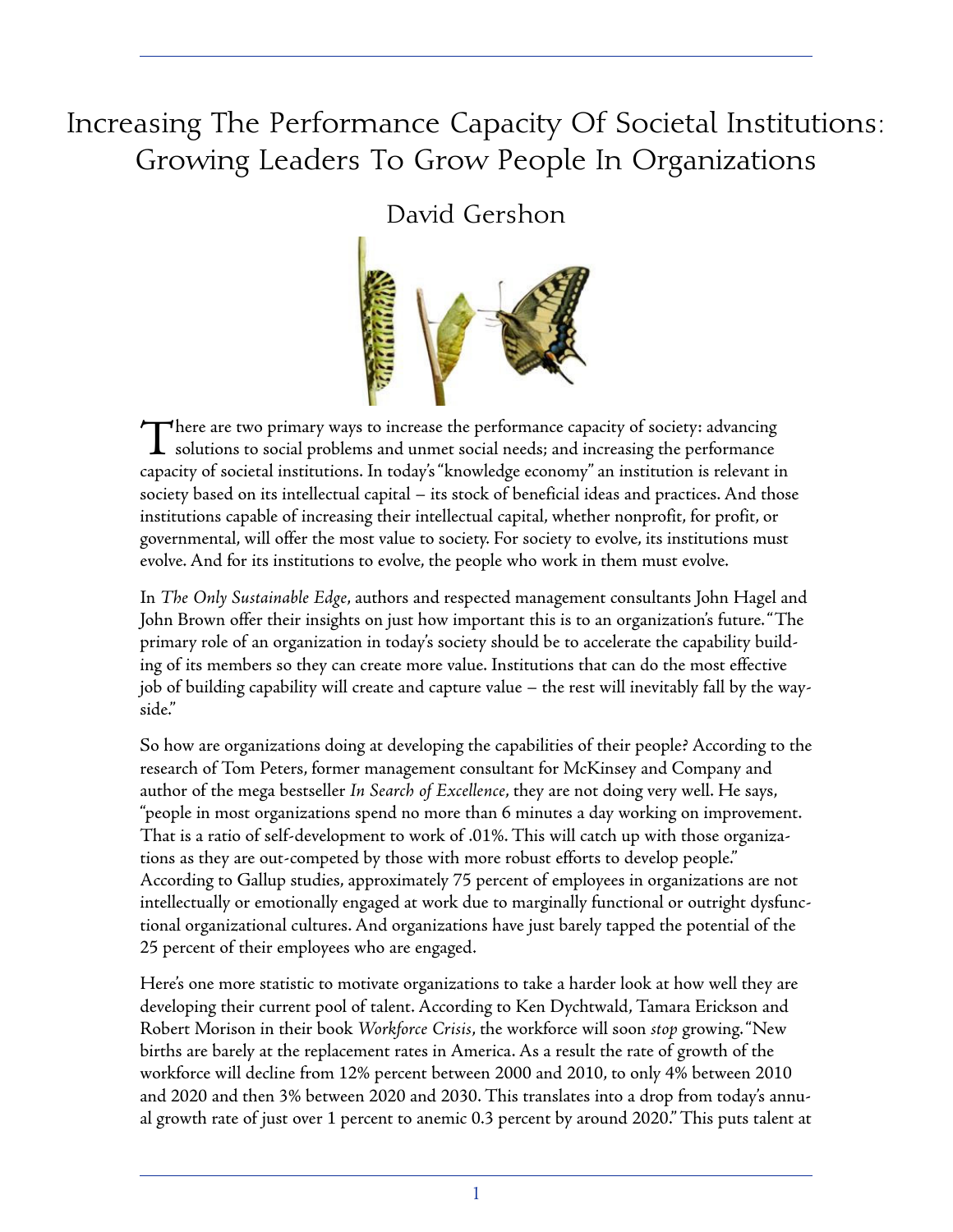a premium, not to mention top talent, and has spawned what is being called a "talent war" in all sectors of society for the best and the brightest people. But the easy win in the talent war is doing a better job developing the talent pool that an organization already has.

For an organization to bring value to society and stay relevant in the 21st century, it will need to attract, develop and retain talented people. This will necessitate the creation of a very different culture and set of capabilities than exists today in all but a very small number of organizations. Building this capacity in organizations has been one track of my work for several decades. This section tells the in-depth story of one forward-thinking organization that recognized this need and was willing to go through a deep transformation to accomplish it.

#### **Building Talent Development Eminence and the Transformation of a Culture: Deloitte Consulting Mentorship Program**

Deloitte Consulting, one of the world's leading professional services firms, is also among the most recognized for its progressive people policies. They have been listed for the past fifteen years in *Working Mother's* "100 Best Companies" because of their family friendly practices earning them entry in the magazine's Hall of Fame. In 2007 they were ranked by *Business Week* as the best place in America to launch a career. They are perennially listed among *Fortune Magazine's*"100 Best Places to Work." And their Women's Initiative is regularly cited as one of the best in America. In early 2004 I was invited in to help them pioneer their next frontier – talent development. Five years later what we created was recognized by *Harvard Business Review* as best in class. Here's the story of how Deloitte Consulting did it.

A partner, Annette Tirabasso, who had participated in our Empowerment Workshop, felt the empowerment methodology could be effective in building the organization's capacity to grow its people. And she was particularly interested to see if it could help further their Women's Initiative, which having won major acclaim for its innovation and the advancement of women into leadership positions, had reached a plateau. She wished me to meet with Deloitte Consulting's Chairman and CEO, Doug Lattner, to discuss the possibility of my assisting them in getting it to the next level.

Having led many organizational change initiatives over the years I had reached a point where I was looking for an organization that was ready to go beyond one-off transformational trainings. While these are beneficial to the people participating in them, they are not rooted deeply enough in the culture to enable long-term behavior change. From my experience with behavior change, I had come to learn that this would require two things: first the development of a transformational product delivered by top leadership; and second, and equally important, the creation of a culture that encouraged the values of learning and growth. When I met with Doug I was keen to get a sense of whether or not he was up for this type of journey. While there are very few CEO's who don't recognize the importance of developing their talent, few are willing to make the long term commitment and necessary changes in their culture to enable this to occur.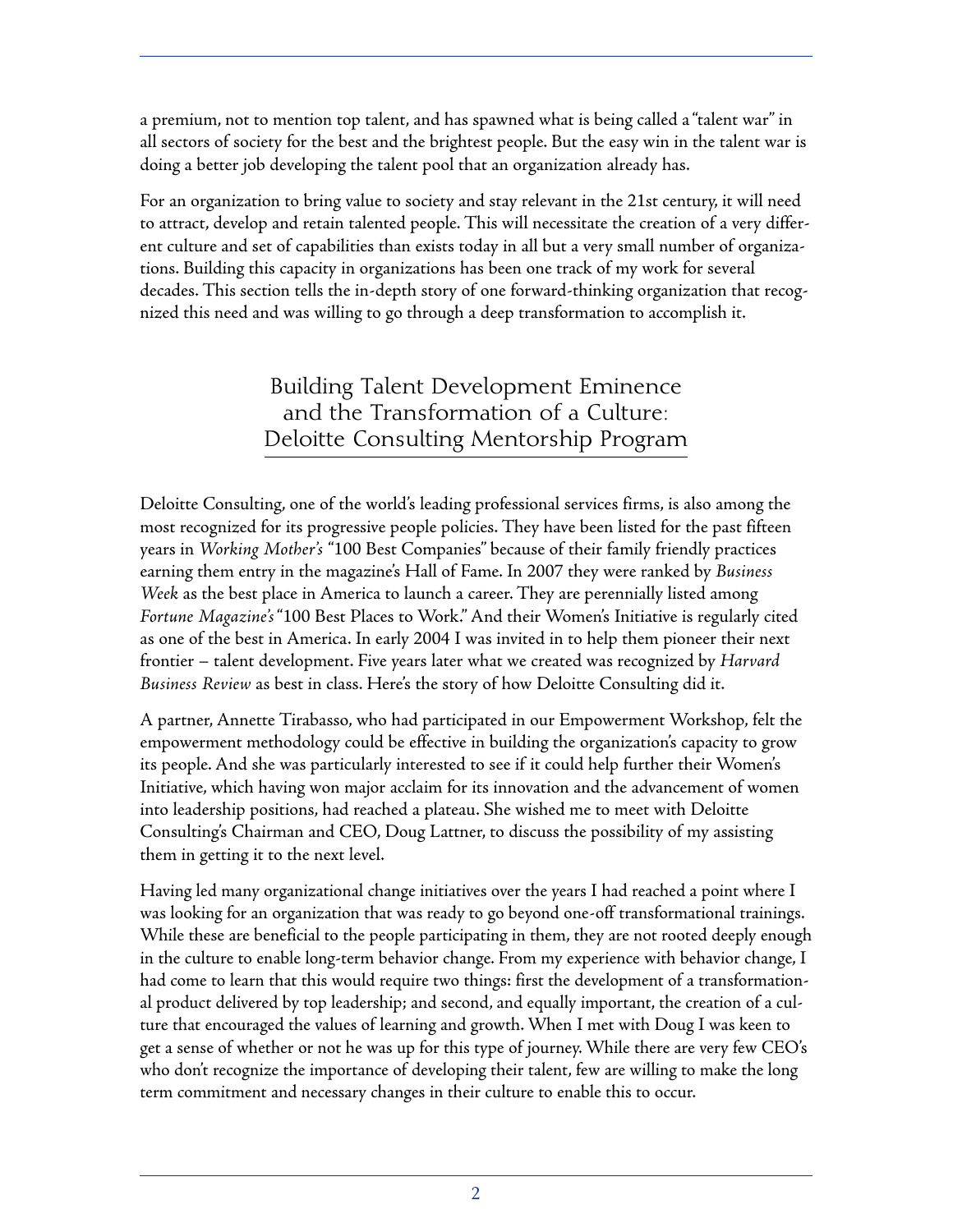I explained to Doug that bringing this transformative learning and growth methodology into his organization would not be easy. To get at the issues necessary to further growth would require vulnerability. Would the leadership be willing to demonstrate vulnerability with their colleagues? In addition, it would demand a commitment by the firm's top leadership to mastering a transformative coaching methodology with the intention of creating actual behavior change. Would the firm leadership be willing to master this coaching methodology? Finally, it would take a substantial investment of time in working with people. Would partners be willing to invest this much time in growing people? He was very gracious and listened attentively as I explained these success parameters.

I then asked him what he thought the cultural change challenges would be. He understood them clearly."Our culture is focused externally on its clients and it will be difficult to get people to pay attention internally," he explained."We do not have a good track record of getting new programs to stick. And our partners are very bottom line oriented and already overextended, so unless we build a strong business case, they won't invest the time needed to make this successful." Just as clearly, Doug understood that the current way the organization was developing people, and particularly women, needed improvement, and so he was willing to give the empowerment methodology a try."We'll find out soon enough if this approach to change causes tissue rejection," he said at the end of our meeting.

I worked with Doug and Diane Davies, the partner in charge of the Women's Initiative, to develop a two-day visioning and strategy session with the firm's top leadership. In preparation I interviewed twenty senior leaders and top women partners to get their insights and recommendations. Out of those interviews, four developmental areas emerged. 1) Women needed better mentoring and coaching by top leaders to advance their careers. 2) To feel connected and invested in the firm, they needed to experience a sense of community. 3) There needed to be a genuine organizational commitment to flexible work arrangements; at the time, women who openly talked about wanting flexible work arrangements risked having their loyalty questioned and putting their career advancement in jeopardy. And 4) a formal leadership succession plan needed to be put in place that actively included women and minorities. The two- day workshop would focus on fleshing out these four areas of development and translating them into a behavior change strategy.

I divided the workshop into four groups based on these developmental areas and each answered the empowerment methodology questions. Where are we now around this issue? Where do we wish to go? What do we need to change to get there? And what is our next developmental step? The consensus of opinion was that Deloitte Consulting's culture was based on the philosophy of sink or swim. With the competition for top talent reducing the available supply, they could not afford to lose high quality women through inattention to their needs. And to advance women in this predominantly male leadership culture would require a special effort to develop them beyond what they were doing.

The strategy that emerged was to create a mentoring and coaching program led by the firm's top leaders, who were almost all men. This would require empowering these men to be more effective mentors and coaches (not their strong suit in a sink-or-swim culture); and helping them better understand and support the professional development of women in their culture (an intimidating challenge for all concerned in any culture).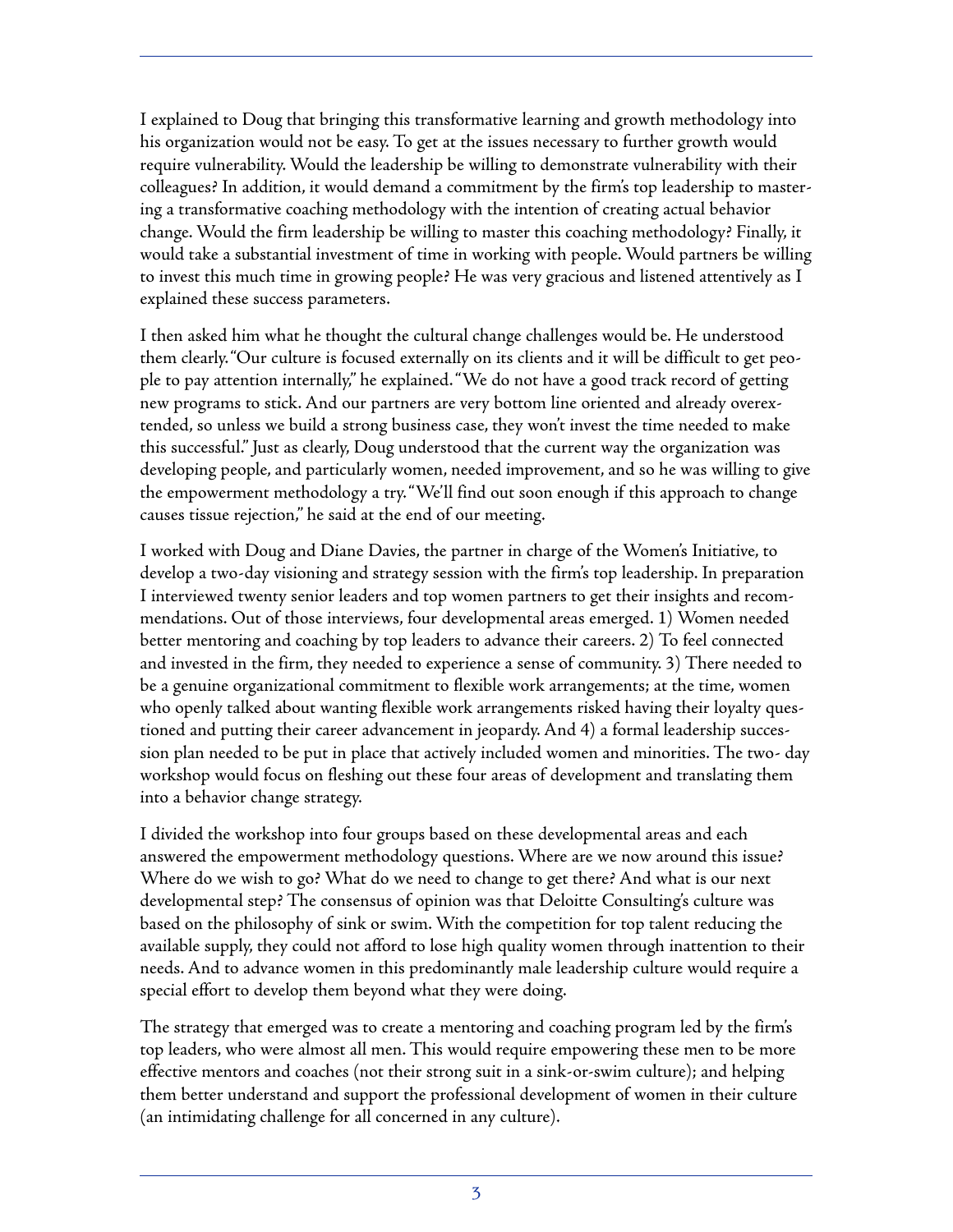I then explained to them that making any kind of behavior change requires a culture conducive to learning and growing. Using the analogy of nature, for new seeds (behaviors) to take root, grow and thrive, they need fertile soil. Creating this fertile soil (a learning and growth culture) I call"empowering the space." An empowered space enables individuals to feel safe and trusting enough to risk the vulnerability needed for true growth to occur. When the behaviors to be changed are so deeply entrenched into an organization's existing culture, an empowered space was of the utmost importance.

I then led them through an assessment to evaluate how well their culture enabled learning and growth. On a scale of 1 to 10 they rated their culture on six qualities.

Self Responsibility: Individuals take responsibility to have their job, team, function, organization, the way they wish it to be.

*Authentic Communication:* Individual communication is open, honest, transparent, and vulnerable.

*Trust:* Individuals feel safe to try out new behaviors and take risks without fear of reprimand or put down by superiors or colleagues if they make mistakes.

*Learning and Growing:* Individuals are encouraged and supported to work on the real behaviors they need to change.

*Interpersonal Process Skills:* Individuals and groups have established protocols and developed skills which are regularly deployed to resolve interpersonal issues and build high functioning relationships and teams.

*Caring:* Individuals feel valued and inspired to give their very best effort on behalf of the organization.

The assessment, to no one's surprise, indicated the culture would need to change fairly dramatically to enable the type of learning and growth we contemplated. I then suggested that we begin this culture change process *right now*, starting with each one of them specifically identifying the behaviors they would need to change and the leadership responsibilities they would each need to adopt. All of a sudden this exercise moved from the theoretical to the very personal: from vulnerability at the macro level – the culture; to vulnerability at the micro level – the individuals in the room. This was a moment of truth; would they be willing to engage on such a personal level in a community of peers? Having just created their collective vision and identified the obstacles that would need to be transformed to implement it, the value of this exercise was clear to them. It was now time to make these changes in their own behaviors and ante up their own leadership commitment. And to their enormous credit, they jumped into the water.

The fact that there was enough self-confidence and trust among these leaders to be vulnerable with one another was a very important signal to me *and* them that there was real potential in this culture for change. In fact, there was now actual excitement about the prospect of change.

One more important thing happened. With the senior leadership of the organization experi-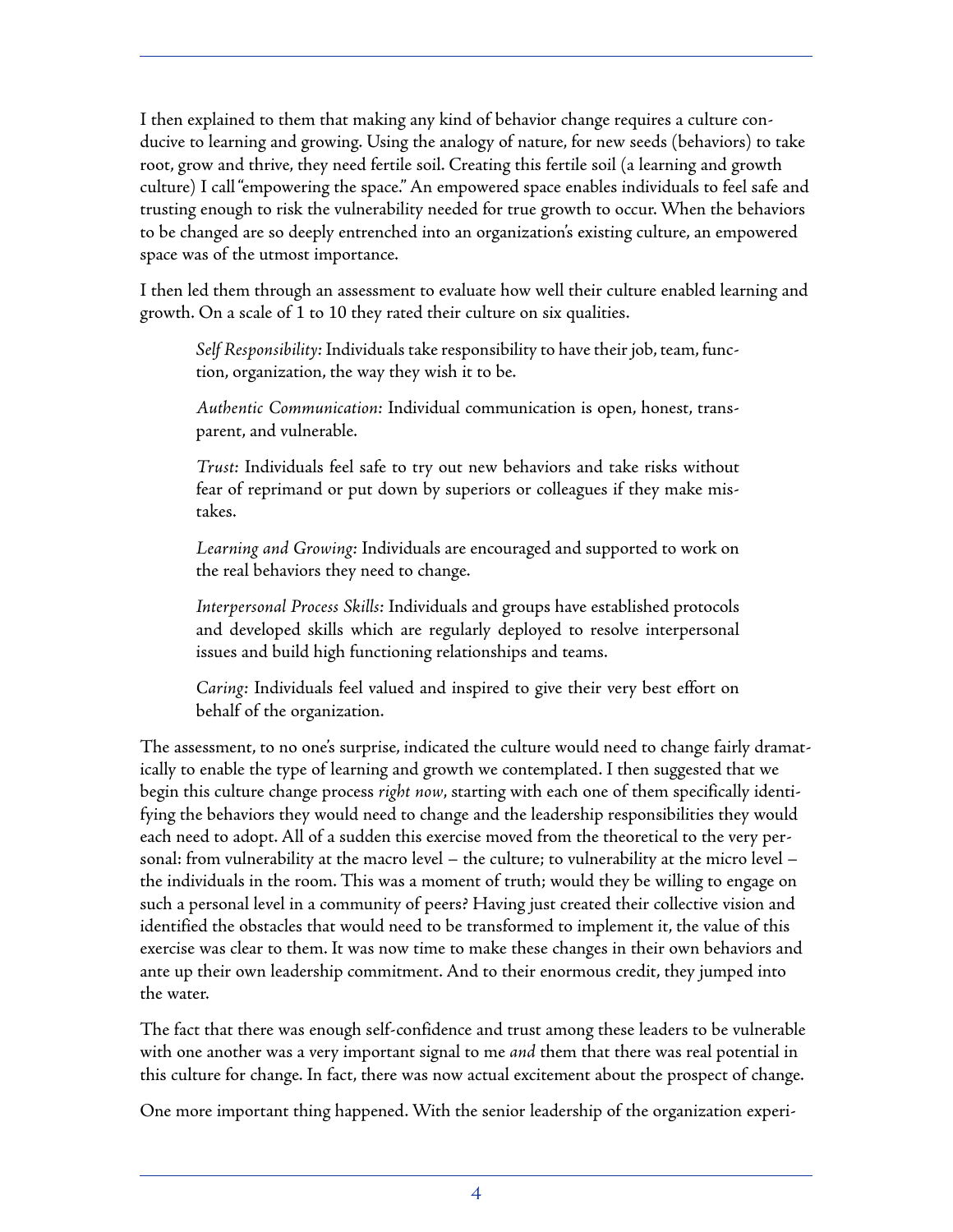encing the empowerment methodology and working on their growth, they now had a firsthand understanding of what the behavior change process I was proposing looked like and its efficacy. This very personal experience had the effect of creating champions, beyond Doug and Diane, to support the cultural transformation we would need in order to be successful.



## **Creating a Next Generation Mentorship Program**

One of these champions was John Gibbons, a member of the executive committee. He enthusiastically stepped forward to volunteer his leadership team for the mentoring pilot and his help in designing the program. This was a stoke of good fortune because John is an opinion leader, and getting his help designing the program would give it the good housekeeping seal of approval essential to its acceptance. Demonstrating his gray eminence, John's first step was to build our credibility by creating a design team of female partners to provide insights into the issues they had had to overcome to advance in the Deloitte Consulting culture, and suggestions regarding the cultural changes needed to enable female advancement to happen more easily. John invited eight women, including Diane, to help me develop the content issues inside which I would embed the empowerment transformational operating system.

What emerged were four topics essential to career success in this culture: mastering the craft of consulting; developing a personal brand; work/life balance; and planning for career advancement. The program would consist of a three-hour in-person mentor/mentee meeting every three months over a year around each of these topics, with the first session being preceded with an in-depth life story exchange.

To help facilitate these meetings the mentor would be provided a detailed script based on the four-part empowerment methodology. They could stick to it more or less closely depending on their desire and the situation the mentee presented. But the end game of each session, no matter how they got there, was to enable actual behavior change. To accomplish this they needed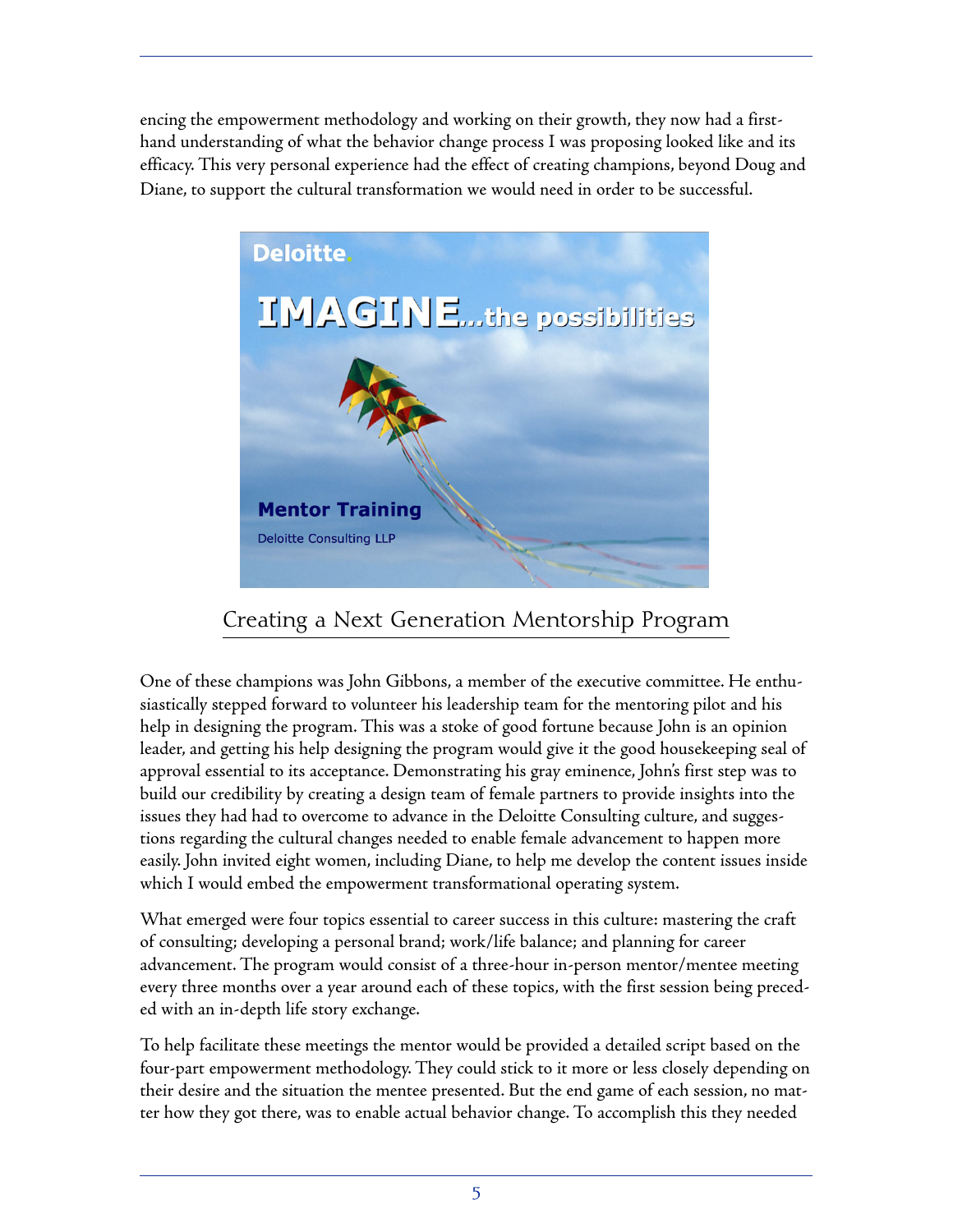to help the mentee develop a statement of intention and a visual image around their key growth issue for each topic, anchored by specific measurable activities (a learning and growth plan) to be implemented in the interim three-month period to help enable the desired behavior change. Half way through the three-month time period, the mentors would follow up with a one-hour coaching call to help the mentees tune up their growth issue or what we called their"growing edge," if needed, and address any issues in implementing their learning and growth plan.

Each mentor would go through a two-and-a-half day capacity-building training to learn the empowerment coaching methodology; how to create a learning and growth environment; and how to deliver the mentorship program curriculum. They would be personally experiencing the coaching process by facilitating one another's growth as coaches and mentors. While the training would help them learn the empowerment and program fundamentals, it would be through implementing the program with follow-up coaching calls and master classes, which I would facilitate, that they would develop competency.

The all-female design team (except John and me) concluded that we did not need to develop a special training to rewire the male psyche to work better with women (as much as they relished the thought) because they believed the program and coaching skills would do the heavy lifting. They also decided that given how robust this program had become it should include the"Diversity and Inclusion Initiative," which served another population that needed special support to be able to advance in the Deloitte Consulting culture.

Identifying, matching and preparing the mentees for this program were our next design challenges. Up until now mentor/mentee relationships had been based on chemistry and were quite informal. The idea of a formal program where mentors and mentees were matched was yet another experiment. It was our expectation that the universal nature of the development issues combined with a structured program to address those specific issues, and implemented by partners trained as coaches and mentors, would increase the likelihood of forging successful mentor-mentee relationships. If it worked, we would have created a breakthrough in talent development by systematically leveraging the collective wisdom of the firm's leadership to accelerate the learning, growth and advancement of its high potential people. In a culture built on intellectual capital, this was a potential game changer.

Our plan was to invite senior leaders to nominate high potential women and people of color at the partner, director and senior manager levels as mentees for the program. The mentees would be asked to identify their first three choices from the pool of mentors and we would attempt to match them. We developed a three-hour workshop to make sure the mentees were ready to make an investment in their growth commensurate with the commitment the mentor would be making in them. If after that session they determined they were not ready to make this investment, they were encouraged to opt out of the program.

When the dust settled and we looked at what we had created, we realized it was a bold experiment with a lot of untested assumptions, not the least of which was would the mentors be willing to make this level of commitment? Between the two-and-a-half day training, the follow- up telephone coaching and master classes, four meetings with each with their three mentees with follow-up coaching, the mentor's time commitment would be approximately eighty hours over the course of a year – not including preparation for the meetings, travel to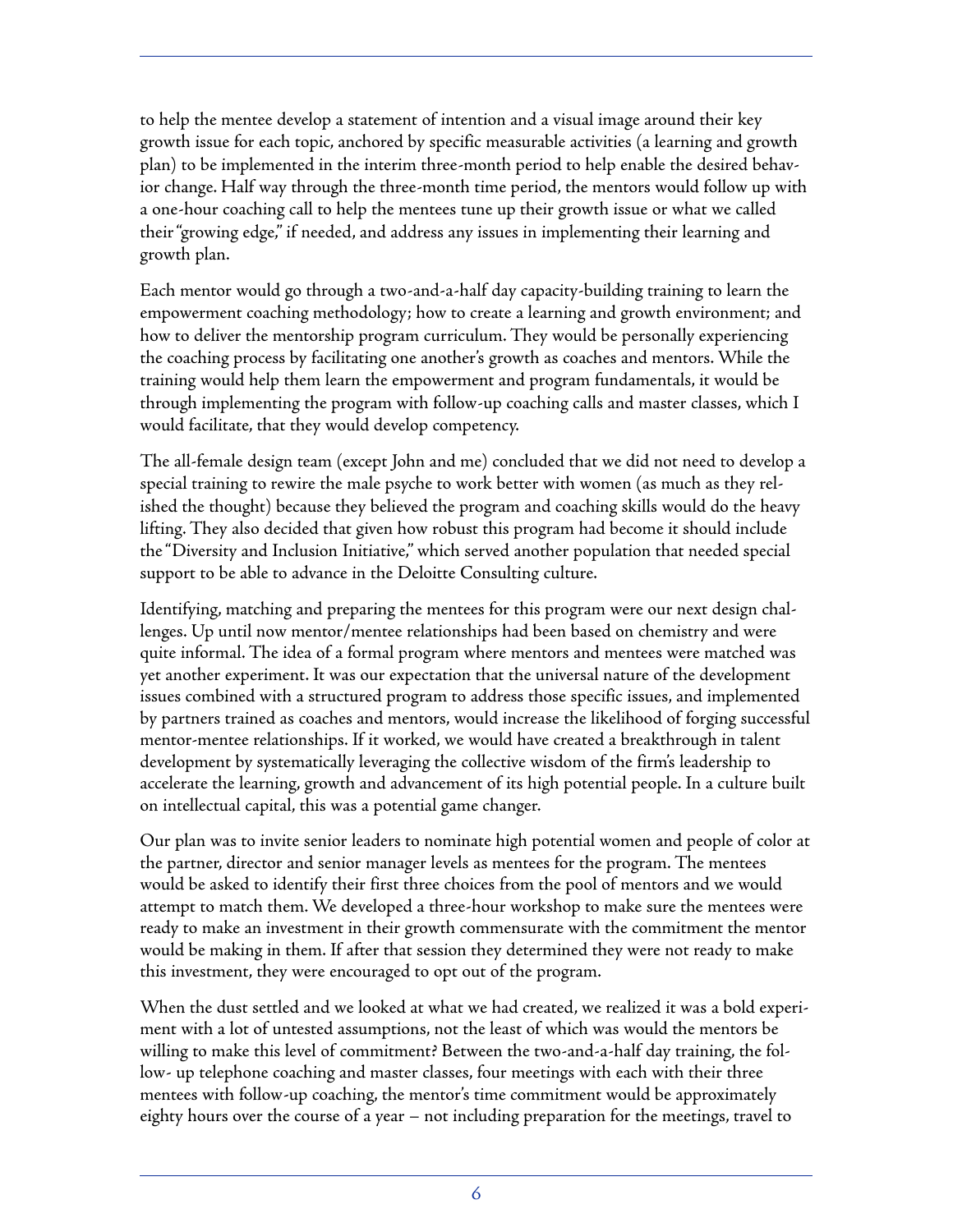meet with the mentees, or any advocacy they might do on their mentee's behalf. This would be substantially more than any other Deloitte professional development program. And this was on top of an already intensely busy schedule.

I told our program champions that I realized this program was asking a lot of the mentors, but this is what it would take to produce the desired behavior change in the mentors and mentees. Anything less would be just going through the motions and quite frankly not worth the effort. Doug, John and Diane did not flinch. They understood how important this was to the future of Deloitte Consulting and we went quickly to creating the business case for the mentors. As the senior partners in the firm, these mentors would be very concerned about investing this much time in non-business related activities unless they could see the value.

Doug rose to the occasion and made a compelling case for the program. He told his partners that in today's highly competitive talent marketplace, if they want to attract, retain and advance top talent, the firm needs to demonstrate that they will help them develop their full potential. That one of the most effective ways to achieve this is to leverage their existing leadership talent. And that this mentorship program would provide the firm with a market differentiation strategy for talent acquisition and retention. He went on to say that he felt the program would create an historic inflection point for Deloitte Consulting in terms of how it develops its people.

Between his vision and business case, and John's ability to provide incentives for participation to the leaders he supervises, we got thirty-one mentors ready to go. They were skeptical for sure – but willing to play.

#### **The Journey Begins**

The mentors attended the mentorship training not knowing what to expect. None of them had been through an in-depth personal or professional development program like this before, and even sitting still in one place for two-and-a-half days, more or less disconnected from their Blackberries, was a new experience for most. There was skepticism about the methodology and whether or not you could actually put any rigor to what they viewed as"soft skills." They also didn't know what to think about being assigned mentees who they knew not at all or only slightly. Because John and Doug, two of the firm's senior most leaders, were champions of this initiative, they were willing to give the program and me the benefit of the doubt, but just barely.

Fortunately for me the first person who volunteered to share his growing edge in front of the room was Andrew Vaz. He was open, vulnerable and deep. His issue was work/life balance. He talked about how the experience of one of his children dying at a young age had helped him prioritize the importance of spending more time with his family. But he had recently been finding that the demands of his high-pressured job were causing him to lose whatever semblance of balance he had attained and he wanted to regain it. He was concerned that this program would put even more pressure on him. Andrew's intention statement was to use what he learned in this program in order to spend higher quality time with his family, and to help him to be more effective in empowering the people in his practice who were taking so much of his time. He would help his colleagues learn how to fish so they would not be so dependent on him to provide them fish.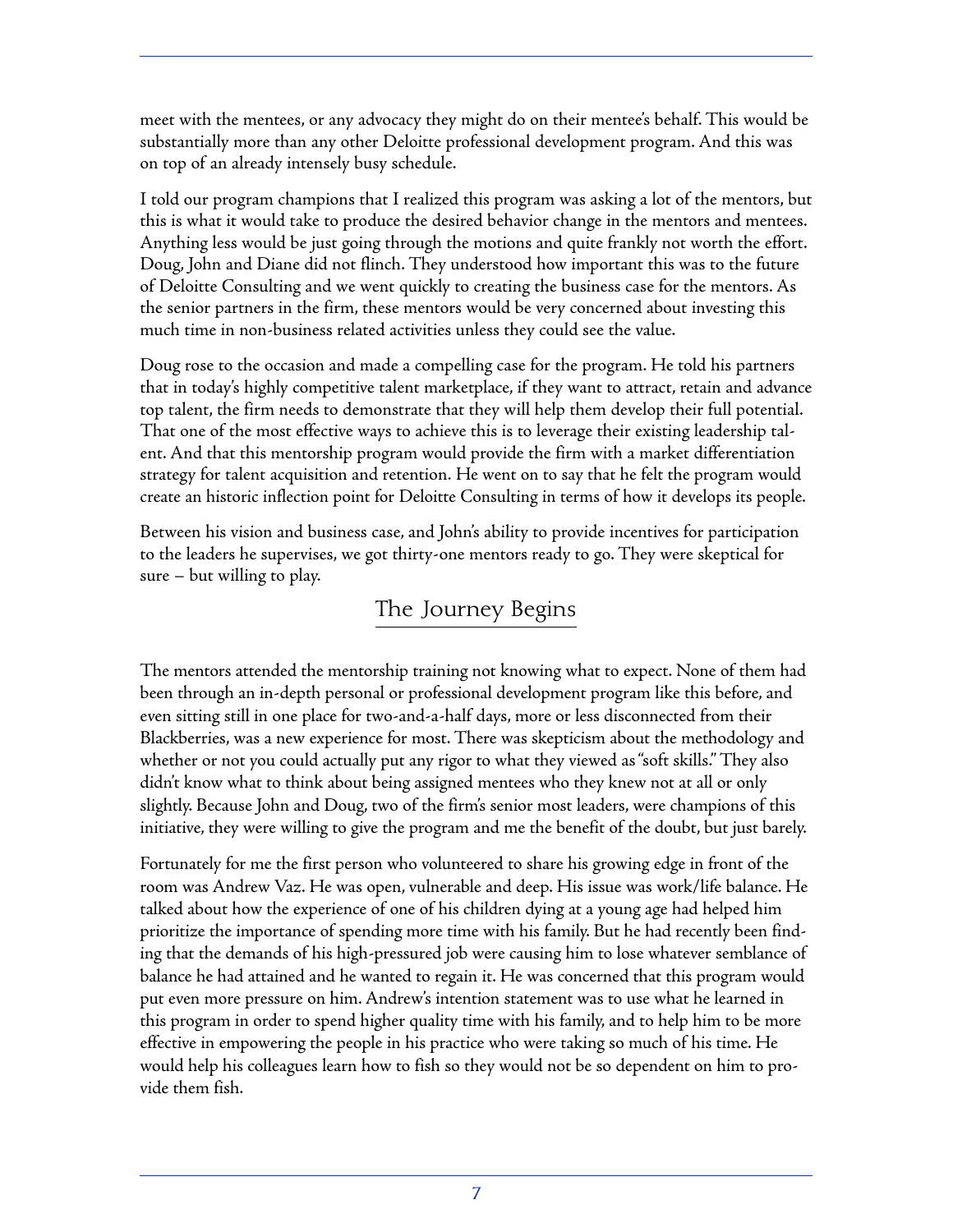Andrew's authenticity got the group's attention. They saw how this process could address comparable issues in their professional life they had either not taken the time to look at or did not know how to change. Several of the most skeptical members of the group commented on how moving it was to observe Andrew working his growing edge. John and I furtively smiled at each other. We had turned a corner. Thereafter people let their defenses down and chose to engage. The rest of the training continued to deepen and the mentors came out of it feeling empowered themselves, and ready to invest the time to make the program work.

The training was the easy part, however. It would get much harder very soon when they had to sit across the table from their mentees, look them in the eyes, and actually help them develop their potential, without just *telling* them what to do. This was a sink or swim situation. As the survivors in this culture they knew how to swim in just about any kind of water you could throw them in. And swim they did. With the accountability of having their mentees advance in their careers as the motivator, they wholeheartedly committed to mastering the program content and coaching process. This commitment along with their already highly refined consulting skills, which are very compatible with coaching, allowed them to excel as coaches. Drawing on their years of experience in the organization and the consulting profession, they were already outstanding mentors. Combining the program structure with high quality coaching and mentoring skills proved to be a winning combination.

In a survey of the mentees, 96% rated the value of the program in the"good to excellent" range and their face-to-face sessions with the mentors as"valuable to extremely valuable." Mentees appreciated the opportunity to develop themselves not just professionally, but personally as well. Most of them felt that had grown substantially over the course of the year. And most of them looked forward to using what they learned to help their own mentees in the future."I've learned so much from this experience," said mentee, Kathee Fox, senior manager."It's shown me what I should be looking for in terms of helping others as I progress in my career. It will help me structure conversations relating to growth to more effectively help my counselees and mentees and expand their thinking. I'm really looking forward to sharing these skills and experience with others."

But the benefits were not limited just to the mentees."In the course of their interactions with their mentees," said John Gibbons,"the mentors looked at their own lives and careers from a new perspective, gaining new insights and learning things they didn't expect and wouldn't have experienced otherwise."

As a result of this successful pilot it was decided to roll out the program over the next several years to all partners and directors, and to include men as well as women as mentees. We decided that work/life balance should not be a separate module, but be integrated into all of them. We developed a new stand-alone module focused on networking and business development. Given that mentors often needed to travel to meet with mentees, we reduced their load to two mentees. Otherwise the program stayed pretty much the way we had originally designed it.

Ken Porrello, a principal in the firm responsible for partner and director development, took over the leadership helm for the roll out.We would train the consulting practice's 200 top tier partners as mentors and the next 700 high potential partners and directors as mentees. All told we would directly reach close to ten percent of the practice who in turn would be cascading these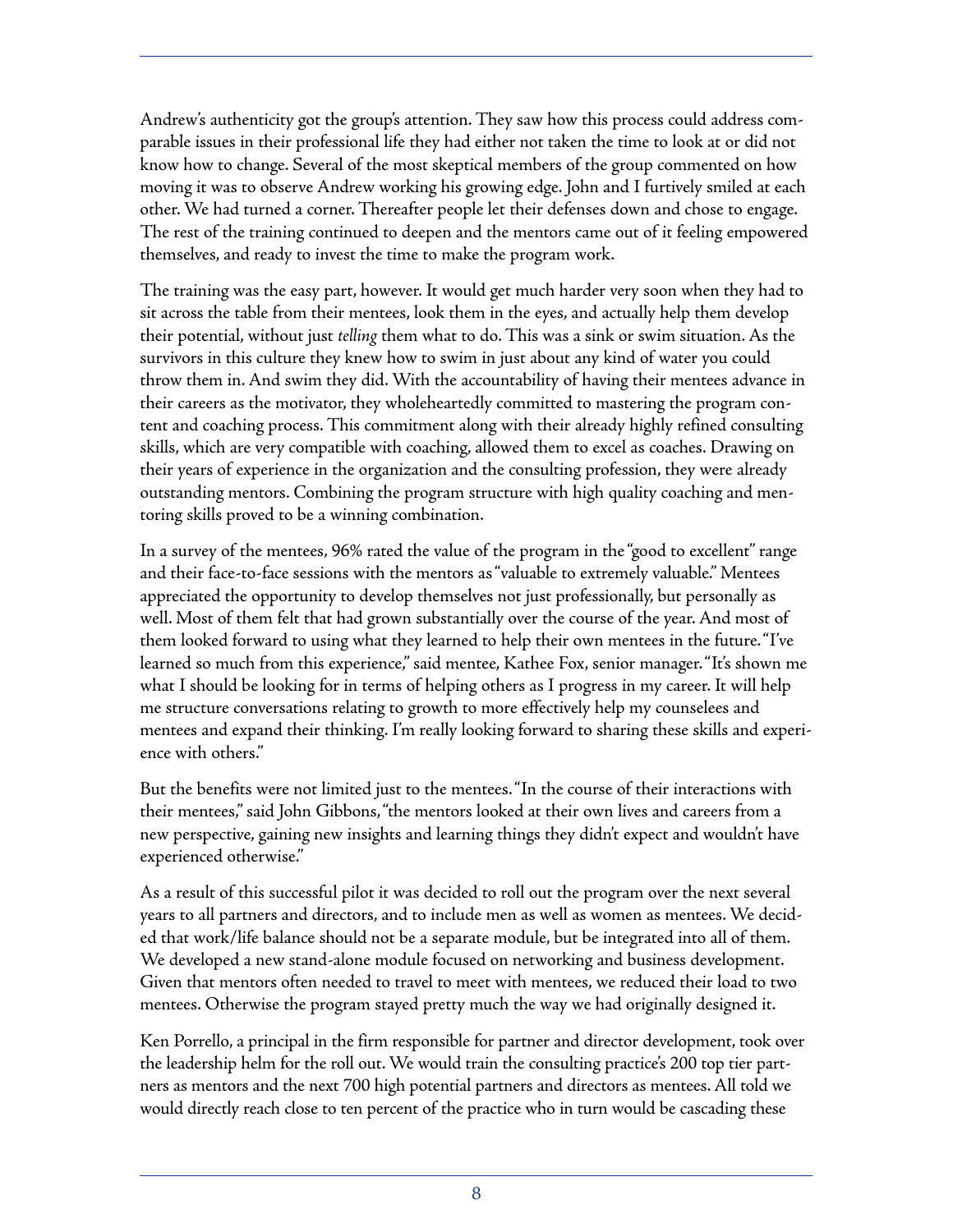principles and tools throughout the entire organization. Ken brought the leadership, personal commitment, advocacy skills and human touch needed to scale up this sophisticated program.

"This mentorship program," he said,"is changing our culture in terms of how we use time and consider time as it relates to individual development. It's not a trivial thing to participate in; it requires a tremendous amount of work by all involved. But the prevailing message we're hearing is that mentees are getting tremendous value out of it. They're gratified by the investment of time that mentors are willing to put into their careers. By any perspective, this program is an ambitious attempt to infuse our culture with a whole new way of thinking about individual development and career growth. We benchmarked leading consultancies and found that no one came close to this degree of emphasis on developing people. I think we're in the process of setting a very high standard for people development."

Doug's initial willingness to take a risk on this new approach to people development was now paying dividends. And they would continue.

## **Senior Leaders Build Talent Development Competence**

One of those dividends was the skills being developed by the senior leaders in growing people. Since developing people was the primary vehicle for increasing their existing intellectual capital, this was no small thing. Through the considerable investment of time mentors were making in applying these tools with a few individuals, and the coaching support they were receiving to assure their proficiency they were becoming skilled empowerment coaches. In fact, this time investment, although not through our traditional Empowerment Institute structure, met our standards for coaching certification and so we were able to formally recognize their achievement by certifying them. They quickly began leveraging their new coaching competency to build talent development strategies across their practices and the culture.

"Strong connections are such an important facet of superior teamwork,"said Andrew Vaz."We've grown so much in the partner and development ranks in recent years and many of our newer colleagues don't have the range or depth in relationships needed to reach their teaming potential."

Andrew decided to do something about this. Along with other program participants, he helped form a task force drawing some 50 partners and directors to focus on high performance teaming."There was skepticism at first – we're great at designing programs but we often have difficulty getting emotional buy-in on new approaches," he continued."We just concluded our second meeting that consisted largely of sharing shorter versions of our life stories, like we did for the one-on-ones in our first mentoring sessions. It was amazing. The skepticism seemed to melt away and the level of conversation following was profoundly more meaningful. I think we're well on our way to creating a safe space that will help us build stronger relationships."

Andrew continued to embed these tools in his Life Sciences practice by adapting them for use with staff as part of their field assignments. In addition, the program was adapted for use with Deloitte US's India office to support senior leadership development and applied across all their functional areas: audit, consulting, financial advisory, risk management and tax.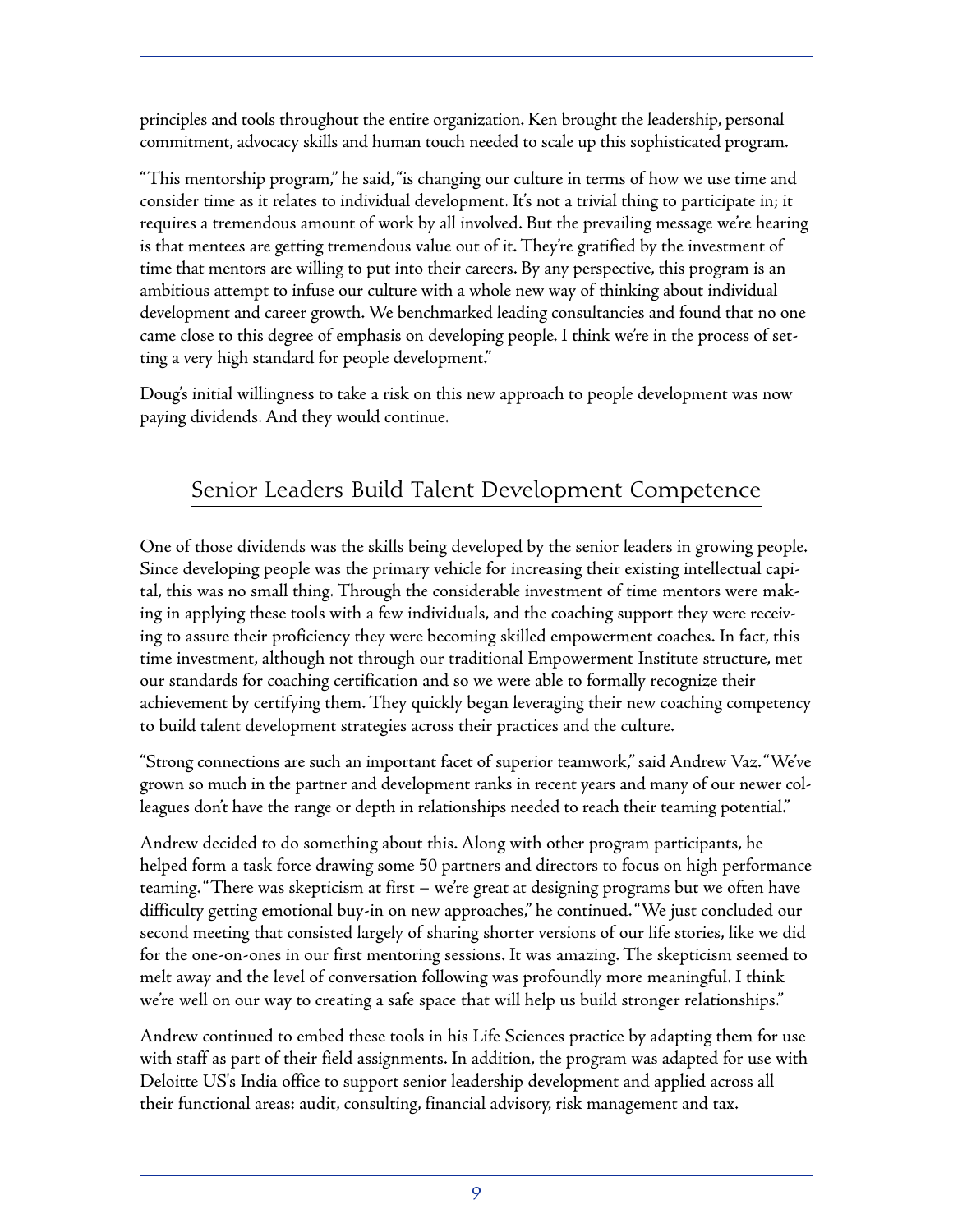A number of mentors also used the empowerment tools in their relationships with junior colleagues."One of the things I've noticed in counseling our junior colleagues is that they're often dissatisfied with where they are versus where they would like to be," said John McCue, partner and another mentor actively promoting the program."Even when they are told the things they need to do to improve their performance, they may still get frustrated because they have difficulty connecting those viewpoints to their actual behavior. The empowerment methodology questioning techniques are helpful in refocusing their energies and helping them understand why they are in static growth positions and to think about their development more organically – to find their growing edge and to pour their energies into that next part of their vision."

"The big takeaway I got from the mentorship program was the power of the appropriate probing questions," added Andrew."I may have good insights into what the limiting belief is that is holding an individual back from significant growth, but I try not to provide my solution – it is amazing how growth accelerates when a person explores the right question about their own behavior and finds solutions on their own."

When it comes to development, John emphasized that taking an honest look at oneself is uncomfortable and that is why it so helpful to have tools to guide someone through this process. "Let's face it," he said,"our practice is filled with high performing type'A' personalities that have always ranked at the top of their classes throughout their lives.When they get here, the guy or gal right beside them had the same experience and they're part of a high performing peer group that they've never been part of before. They may have a key limiting belief that'my manager doesn't recognize how good I am.' I've run across many individuals that have that limiting belief.

"It's not hard to understand why that is the case," he continued."Not everyone with ambition can rise at the same pace – a matrixed organization can't operate that way. That's why we have a performance rating system. The empowerment methodology provides an excellent way to deal with this issue by turning the discussion around and asking the person 'why do you think you're not perceived as highly as you'd like?' 'Why do others perceive you differently than how you perceive yourself?'"

As I noticed the growing competence of Andrew Vaz, John McCue and other senior partners in using these empowerment tools, we invited them to step into various leadership roles with the program, including co-leading the mentor trainings. Having the program presented by a colleague who was a strong advocate with a demonstrated track record of successful applications significantly accelerated program buy-in by skeptical partners. Now it was not an external change agent talking about these new ideas and tools, it was a well respected peer within the culture – one of the key principles for the diffusion of an innovation.

## **The Transformation of a Culture**

When the survey results came in from the several hundred mentees participating in the first wave of the roll out we knew we had a winner. 97% of the respondents said they would recommend the program to other Deloitte Consulting colleagues. In addition, 96% said their mentor effectively helped them reach their goals, with more than 90% wishing to continue the relationship.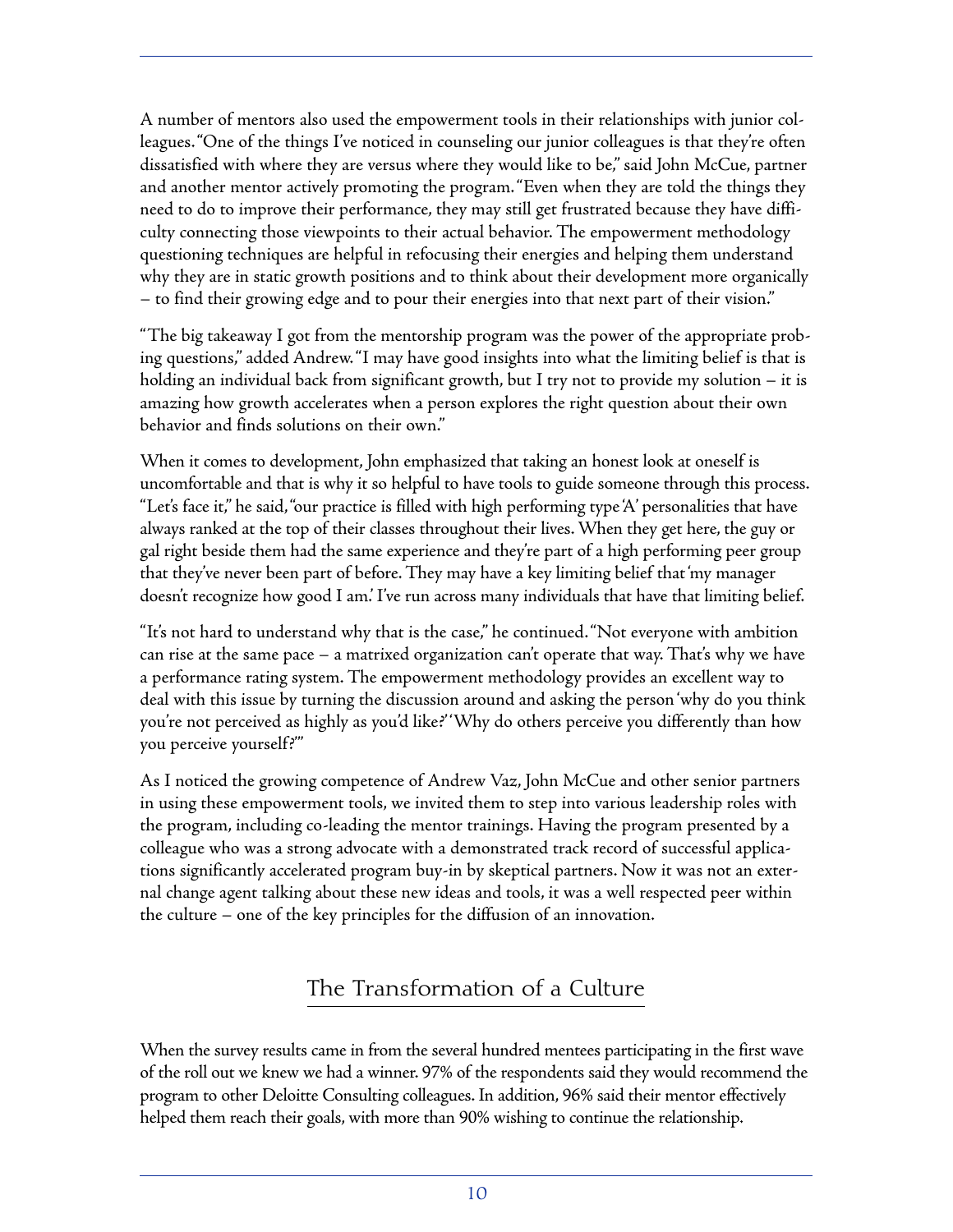"When the pilot program was initiated three years ago, no one could have predicted how successful it would be" said Ken Porrello."By the end of the program, however, it was clear that it's principles of individual empowerment were hugely beneficial influences in the personal and professional lives of those mentees – and mentors – who participated. We recognized that this empowerment approach could be a very powerful component of our culture. The purpose of our Consulting-wide rollout was to weave it into the fabric of who we are. Our hope is that the principles behind this program will slowly start to permeate throughout our entire practice and gain a momentum of their own,"continued Porrello. And there are significant signs that this is starting to happen."

Creating a learning and growth culture takes time. But by all the indications, five years after my initial conversation with Doug in which he wondered if there would be"tissue rejection," I can safely conclude that the answer is no. Some of the signs Ken was referring to include the empowerment design principles, tools and philosophy have seeped into the organization's various development programs. Partners and directors are now being evaluated and rewarded based on their people development competency and talent development strategies. Mentors are transforming what were previously transactional encounters with junior colleagues into development opportunities through use of the coaching tools. The empowerment nomenclature of "limiting beliefs,""growing edges" and "life story exchanges" so permeate the culture that people who have not been through the program just assume they are Deloitte Consulting terms. Recruiters of new employees reference the mentorship program as an example of the people development experience they can expect at Deloitte Consulting.

This was by no means a smooth ride. There were many resistances. There was push back from partners about investing so much time in developing people. Some struggled with the language of transformation and empowerment. Some were not ready to change their approach to mentoring. Some believed the program would just go away and didn't invest themselves in developing competence as an empowerment coach. But as time went on and they saw the effect of the program on mentees and other partners, and with Doug, the program champion, constantly communicating his vision for its importance and demonstrating his personal commitment as a mentor, these resistances began to fall away. While there is still a ways to go, and there will be some who will never get on board, I am confident that the empowerment approach to people development is now firmly ensconced in the Deloitte Consulting culture and on a steady diffusion path.

A fitting conclusion to this transformational journey was the recognition the program got in Harvard Business Review in July of 2008, and the sense of pride this instilled in the organization. The COO responsible for talent, Jack Witlin, said in a meeting telling mentors about this recognition,"Our mentorship program is the gold standard for Deloitte and based on the article in the Harvard Business Review it appears for Corporate America as well."

Deloitte Consulting showed what is possible when there is a deep commitment from the senior leadership of an organization to develop the full potential of its people. It was extremely gratifying to take this journey with these committed individuals and to bask in their pride. This journey, in one form or another, is one any organization who wishes to increase its value and concomitant contribution to society must take.